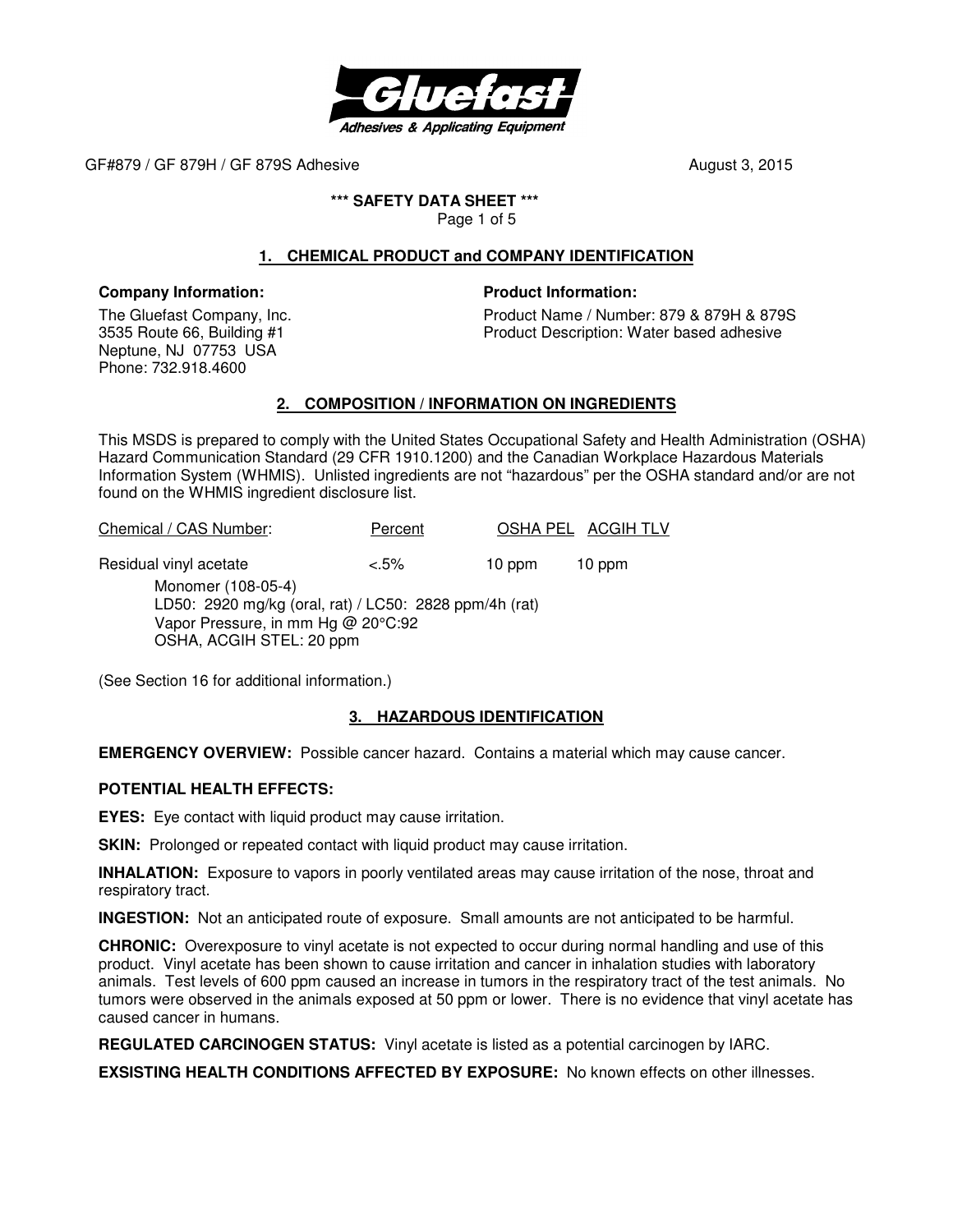

# **\*\*\* SAFETY DATA SHEET \*\*\***

Page 2 of 5

# **4. FIRST AID MEASURES**

**IF IN EYE:** Flush immediately with water for 15 minutes. Consult a physician if irritation persists.

**IF ON SKIN:** Wash affected area with soap and water. Launder contaminated clothing before reuse.

**IF VAPORS INHALED:** Remove subject to fresh air.

**IF INGESTED:** If person can swallow, give one glass of water or milk. Do not induce vomiting. Get immediate medical attention. Never give anything by mouth to an unconscious person.

# **5. FIRE FIGHTING MEASURES**

**FLASH POINT / METHOD:** Non-flammable

**UPPER EXPLOSIVE LIMIT / LOWER EXPLOSIVE LIMIT:** Not applicable

**AUTOIGNITION TEMPERATURE:** Not applicable

**APPROPRIATE EXTINGUISHERS:** Non-flammable in liquid state; use water spray, foam, dry chemical or carbon dioxide on dried product.

**SPECIAL FIRE FIGHTING PROCEDURES:** Persons exposed to products of combustion should wear selfcontained breathing apparatus and full protective equipment.

**UNUSUAL FIRE and EXPLOSION HAZARDS:** There is the possibility of pressure and build-up in closed containers when heated. Water spray may be used to cool the containers.

**HAZARDOUS COMBUSTION PRODUCT:** Incomplete combustion can yield low molecular weight hydrocarbons, carbon monoxide.

### **6. ACCIDENTIAL RELEASE MEAURES**

**SPILL or LEAK PROCEDURES:** Dike if necessary, contain spill with inert absorbent and transfer to containers for disposal. Keep spilled product out of sewers, watersheds or water systems.

# **7. HANDLING and STORAGE**

#### **HANDLING INFORMATION:**

Wear appropriate protective equipment when working with this product.

### **STORAGE INFORMATION:**

Avoid temperature extremes in storage.

\*Consult the Technical Data Sheet for specific storage instructions.

### **8. EXPOSURE CONTROLS / PERSONAL PROTECTION**

**EYE PROTECTION:** Wear safety glasses to reduce the potential for eye contact; chemical safety goggles are appropriate if splashing or dusting is likely. Have eye washes available where eye contact can occur.

**SKIN PROTECTION:** Prevent prolonged or repeated contact by using rubber gloves and appropriate protective clothing. Launder contaminated clothing before reuse.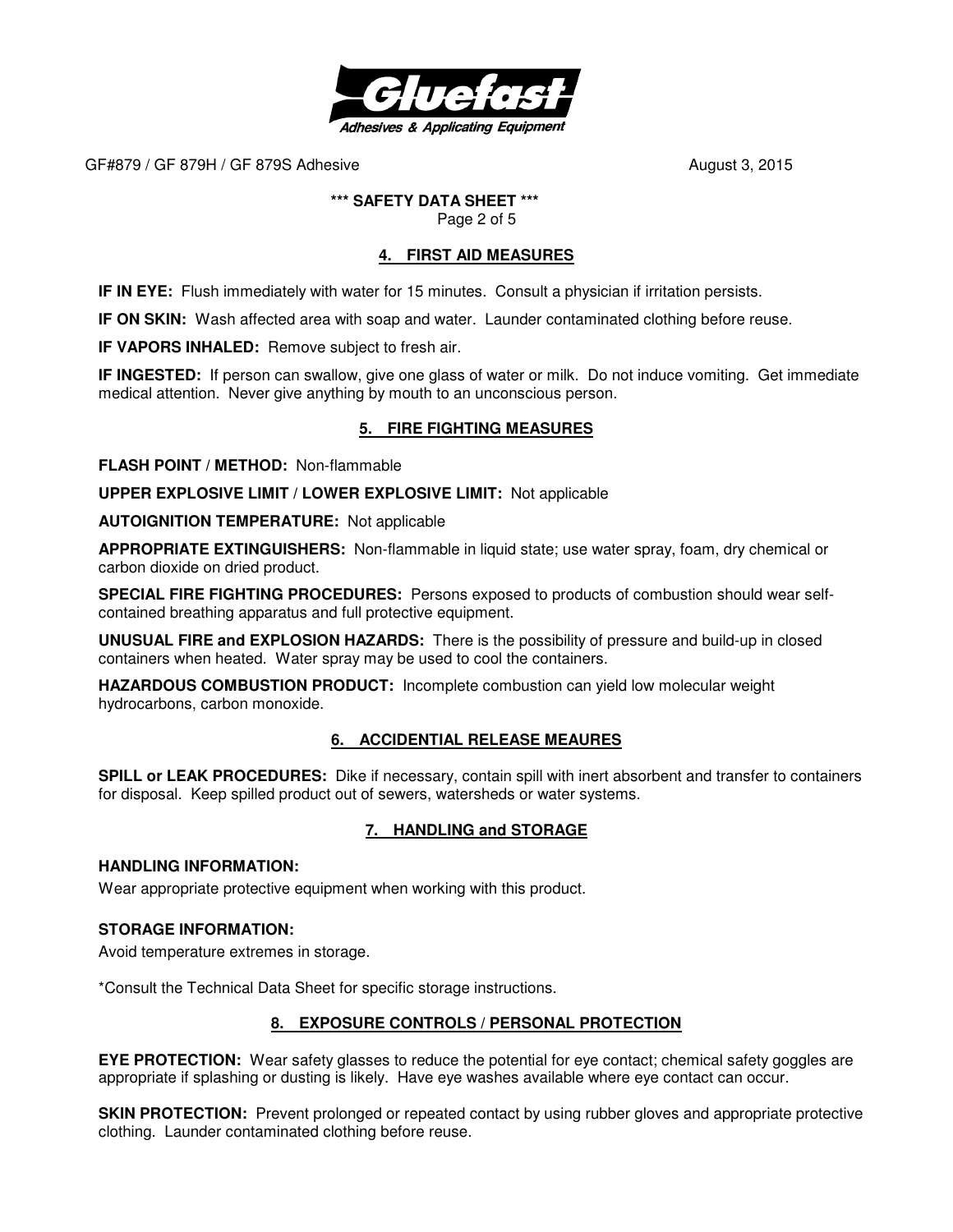

# **\*\*\* SAFETY DATA SHEET \*\*\***

Page 3 of 5

**RESPIRATORY PROTECTION:** Not normally required. Use NIOSH/MSHA approved respirator if conditions warrant.

**VENTILATION:** General dilution ventilation.

# **9. PHYSICAL and CHEMICAL PROPERTIES**

| % Solids by Weight:  52-54%<br>Freezing / Melting Point:  Not established<br>Water / Oil Partition Coefficient:  Not established |  |
|----------------------------------------------------------------------------------------------------------------------------------|--|
|                                                                                                                                  |  |
|                                                                                                                                  |  |
|                                                                                                                                  |  |
|                                                                                                                                  |  |
|                                                                                                                                  |  |
|                                                                                                                                  |  |
|                                                                                                                                  |  |
|                                                                                                                                  |  |
|                                                                                                                                  |  |
|                                                                                                                                  |  |
|                                                                                                                                  |  |
|                                                                                                                                  |  |
|                                                                                                                                  |  |

### **10. STABILITY and REACTIVITY DATA**

**STABILITY:** Stable

**INCOMPATIBILITY:** Not established

**HAZARDOUS DECOMPOSITION:** Not established

**HAZARDOUS POLYMERIZATION:** Will not occur

**11. TOXICOLOGICAL INFORMATION**

No Data Available

### **12. ECOLOGICAL INFORMATION**

No Data Available

### **13. DISPOSAL CONSIDERATIONS**

To the best of our knowledge, this product does not meet the definition of hazardous waste under the U.S. EPA Hazardous Waste Regulations 40 CFR 261. Solidify and dispose of in an approved landfill. Consult the state, local or provincial authorities and your local waste vendor for more restrictive requirements.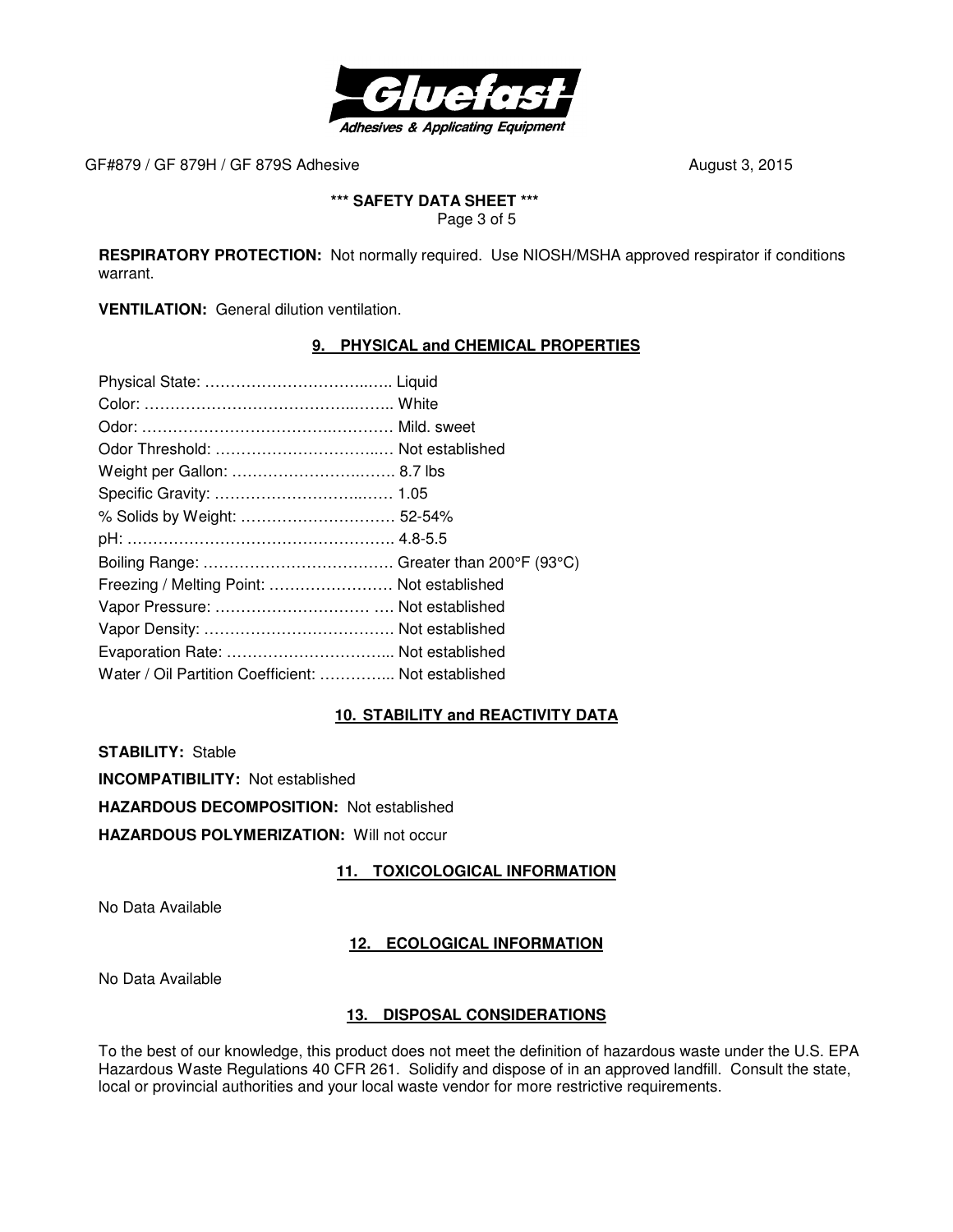

### **\*\*\* SAFETY DATA SHEET \*\*\***

Page 4 of 5

### **14. TRANSPORTATION INFORMATION**

UNITED STATES DEPARTMENT OF TRANSPORTATION (DOT)

DOT Proper Shipping Name: Not regulated

It is our opinion that the information provided here may be used to transport this product in compliance with Canadian Transportation of Dangerous Goods.

# **15. REGULATORY INFORMATION**

#### **FEDERAL:**

Toxic Substances Control Act (TSCA)

Section 8 (b) – Inventory Status

This product is in compliance with the Toxic Substances Control Act's Inventory requirements.

Section 12 (b) – Export Notice Requirements

 This product contains a chemical substance that is currently on the EPA's Section 12 (b) Export List. Within seven days of entering into a contract to export and certainly no later than the day of export, the agent of export must notify the EPA of their intent.

 Contact The Gluefast Company TSCA Compliance Manager at 732.918.4614 for the identity of the Section 12 (b) chemical(s).

SARA TITLE III

Section 313

 This product contains the following toxic chemical(s) subject to the reporting requirements of section 313 of Title III of the Superfund Amendments and Reauthorization

Act of 1986 (SARA) and 40 CFR part 372:

| Chemical Name | <b>CAS Number</b> | Percent |
|---------------|-------------------|---------|
| Vinyl acetate | 108.05.4          | $3.5\%$ |

### **STATE REGULATIONS:**

California Proposition 65: Proposition 65, The Safe Drinking Water and Toxic Enforcement Act of 1986:

 This products contains chemical(s) known to the state of California to cause cancer (c) or reproductive (r) damage.

<0.0173% Formaldehyde (c) / 50.00.0 listed January 1, 1988 <0.0029% Toluene (r) / 108.88.3 listed January 1, 1991

### **WHMIS IDENTIFICATION / OTHER INTERNATIONAL REGULATIONS:**

Health 1 Slightly Toxic Fire 0 Minimal Hazard Reactivity **0** Stable Personal Protection B Safety Glasses, Gloves